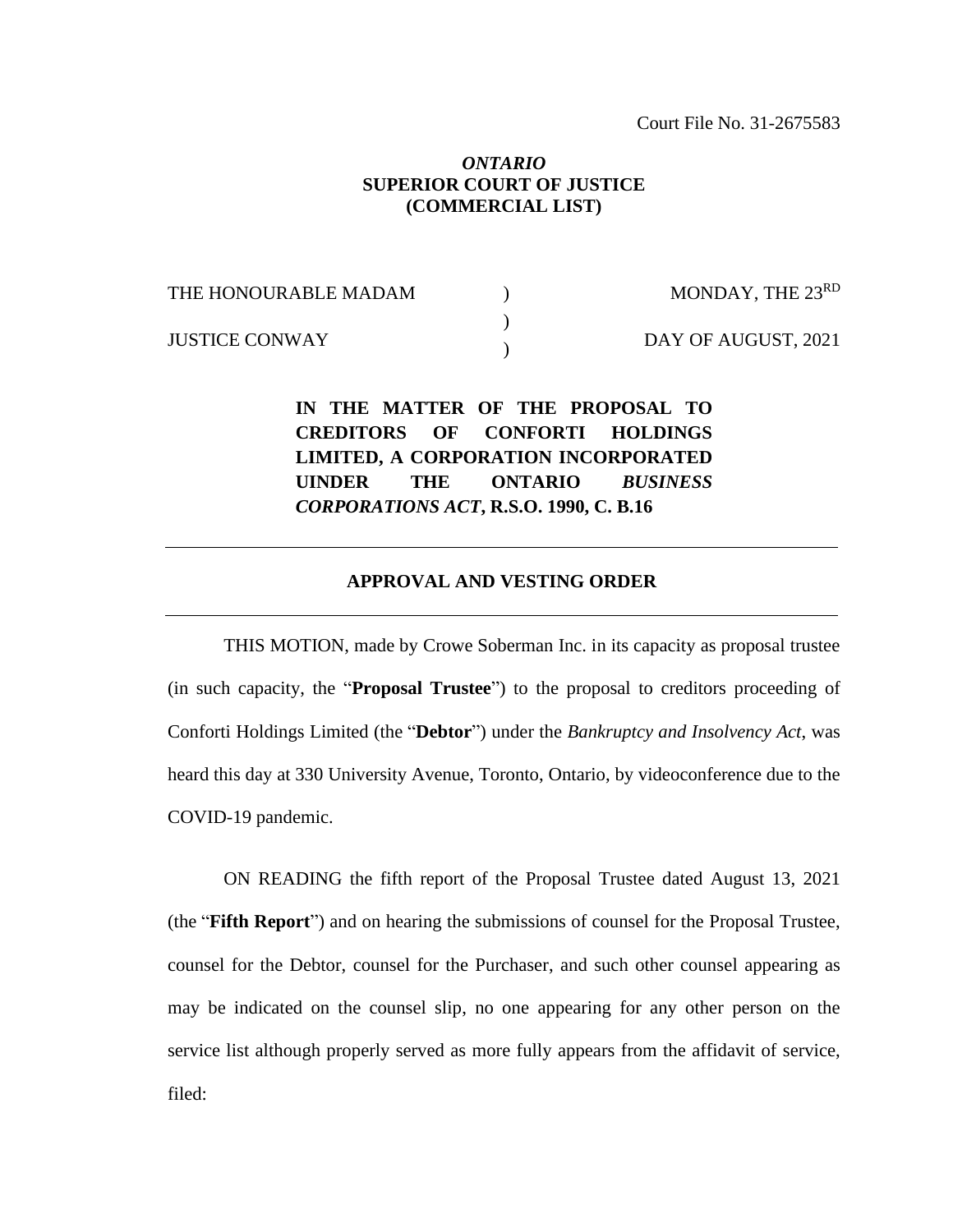### **I. NOTICE AND SERVICE**

1. THIS COURT ORDERS that the time for service of the motion record in respect of this motion and the Fifth Report is hereby abridged and validated so that the motion is properly returnable today, and that further service thereof is hereby dispensed with.

#### **II. APPROVAL AND VESTING ORDERS**

2. THIS COURT ORDERS AND DECLARES that the sale transaction (the "**Transaction**") contemplated by an agreement of purchase and sale (the "**Sale Agreement**") between the Debtor and Cicaplus Ltd. (the "**Purchaser**") dated May 5, 2021, of which a copy is appended as appendix "E" to the Fifth Report, as amended by amending agreement dated July 15, 2021, of which a copy is appended as appendix "J" to the Fifth Report, is hereby approved, and the execution of the Sale Agreement by the Debtor and the Proposal Trustee, as applicable, are hereby authorized and approved, with such minor amendments as the Proposal Trustee may deem necessary. The Debtor, under the supervision of the Proposal Trustee, and the Proposal Trustee, are hereby authorized and directed to take such additional steps and execute such additional documents as may be necessary or desirable for the completion of the Transaction and for the conveyance of the Debtor's right, title and interest in and to the purchased assets described as such in the Sale Agreement (the "**Purchased Assets**") to the Purchaser.

3. THIS COURT ORDERS AND DECLARES that upon the delivery of a Proposal Trustee's certificate to the Purchaser substantially in the form attached as Schedule A hereto (the "**Proposal Trustee's Certificate**"), all of the Debtor's right, title and interest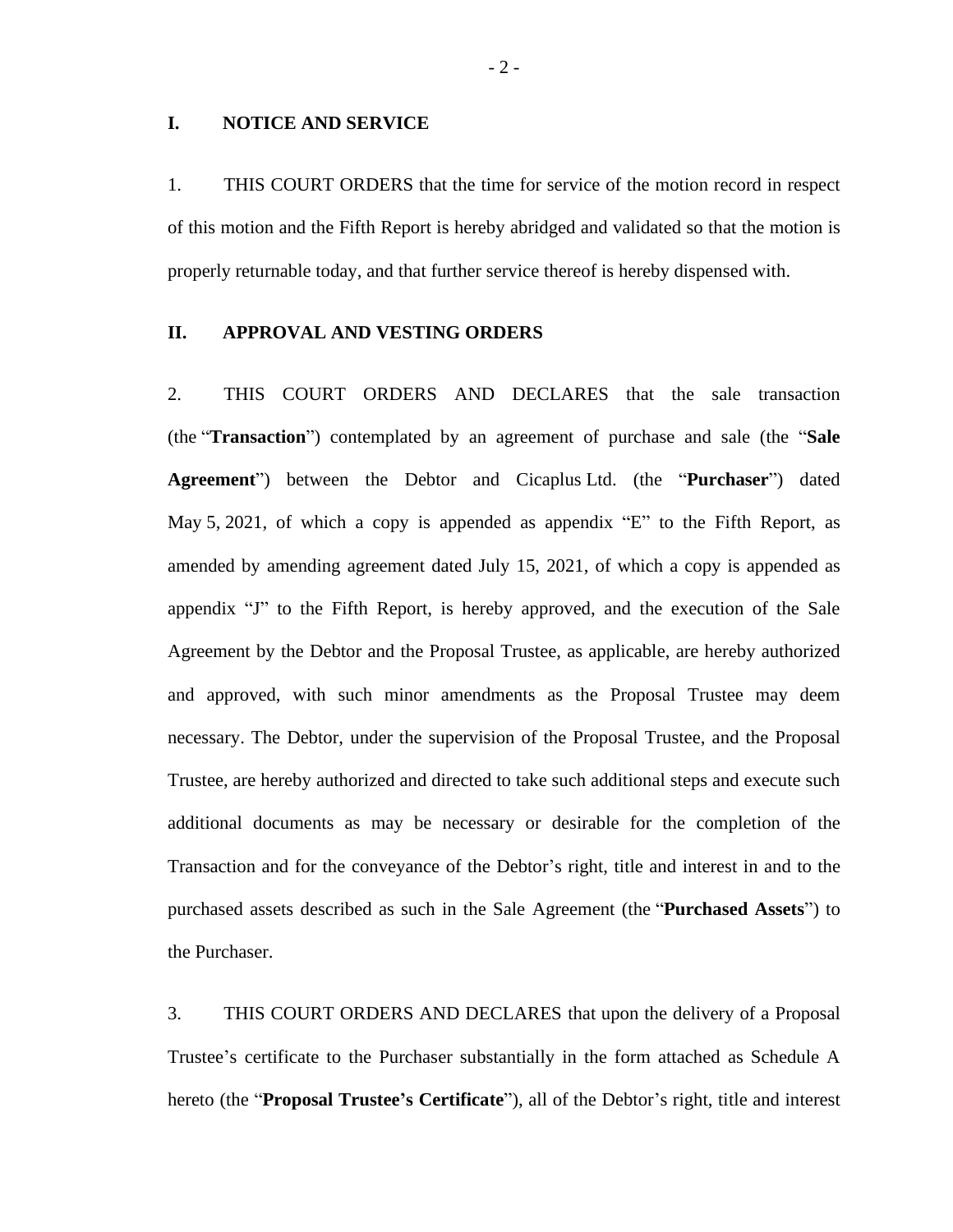in and to the Purchased Assets shall vest absolutely in the Purchaser, free and clear of and from any and all security interests (whether contractual, statutory, or otherwise), hypothecs, mortgages, trusts or deemed trusts (whether contractual, statutory, or otherwise), liens, executions, levies, charges, or other financial or monetary claims, whether or not they have attached or been perfected, registered or filed and whether secured, unsecured or otherwise ("**Claims**") including, without limiting the generality of the foregoing: (i) any encumbrances or charges created by court order in this proceeding; (ii) all charges, security interests or claims evidenced by registrations pursuant to the *Personal Property Security Act* (Ontario) or any other personal property registry system and (iii) those Claims listed on Schedule C hereto (all of which are collectively referred to as the "**Encumbrances**", which term shall not include the permitted encumbrances, easements and restrictive covenants listed on Schedule D) and, for greater certainty, this Court orders that all of the Encumbrances affecting or relating to the Purchased Assets are hereby expunged and discharged as against the Purchased Assets.

4. THIS COURT ORDERS that upon the registration in the Land Registry Office for the Land Titles Division of Toronto of an Application for Vesting Order in the form prescribed by the *Land Titles Act* and/or the *Land Registration Reform Act*, the Land Registrar is hereby directed to enter the Purchaser as the owner of the subject real property identified in Schedule B hereto (the "**Real Property**") in fee simple, and is hereby directed to delete and expunge from title to the Real Property all of the Claims listed in Schedule C hereto.

5. THIS COURT ORDERS that for the purposes of determining the nature and priority of Claims, the net proceeds from the sale of the Purchased Assets shall stand in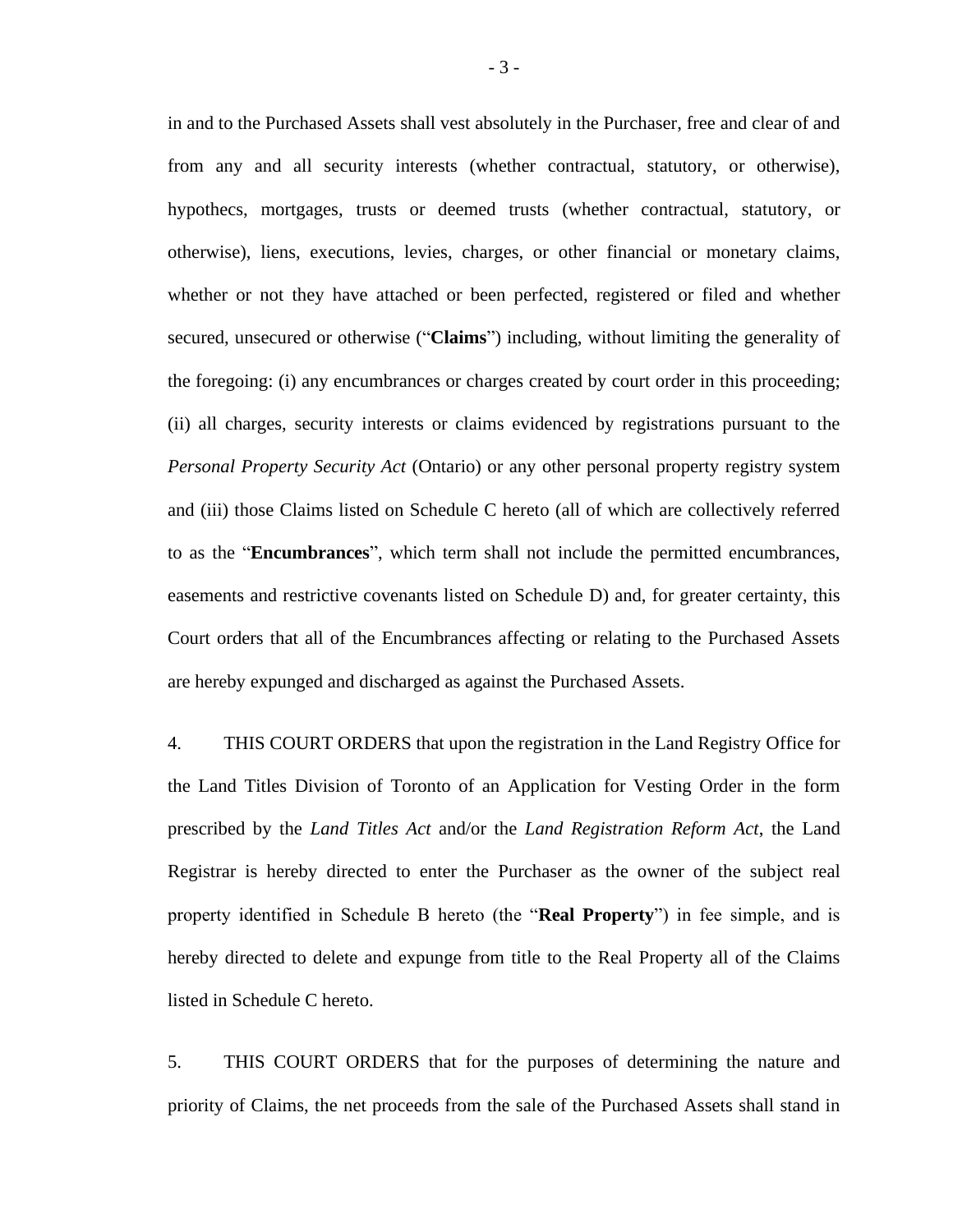the place and stead of the Purchased Assets, and that from and after the delivery of the Proposal Trustee's Certificate all Claims and Encumbrances shall attach to the net proceeds from the sale of the Purchased Assets with the same priority as they had with respect to the Purchased Assets immediately prior to the sale, as if the Purchased Assets had not been sold and remained in the possession or control of the person having that possession or control immediately prior to the sale.

6. THIS COURT ORDERS AND DIRECTS the Proposal Trustee to file with the Court a copy of the Proposal Trustee's Certificate, forthwith after delivery thereof.

7. THIS COURT ORDERS that, notwithstanding:

- (a) the pendency of these proceedings;
- (b) any applications for a bankruptcy order now or hereafter issued pursuant to the *Bankruptcy and Insolvency Act* (Canada) in respect of the Debtor and any bankruptcy order issued pursuant to any such applications; and
- (c) any assignment in bankruptcy made in respect of the Debtor;

the vesting of the Purchased Assets in the Purchaser pursuant to this Order shall be binding on any trustee in bankruptcy that may be appointed in respect of the Debtor and shall not be void or voidable by creditors of the Debtor, nor shall it constitute nor be deemed to be a fraudulent preference, assignment, fraudulent conveyance, transfer at undervalue, or other reviewable transaction under the *Bankruptcy and Insolvency Act*  (Canada) or any other applicable federal or provincial legislation, nor shall it constitute oppressive or unfairly prejudicial conduct pursuant to any applicable federal or provincial legislation.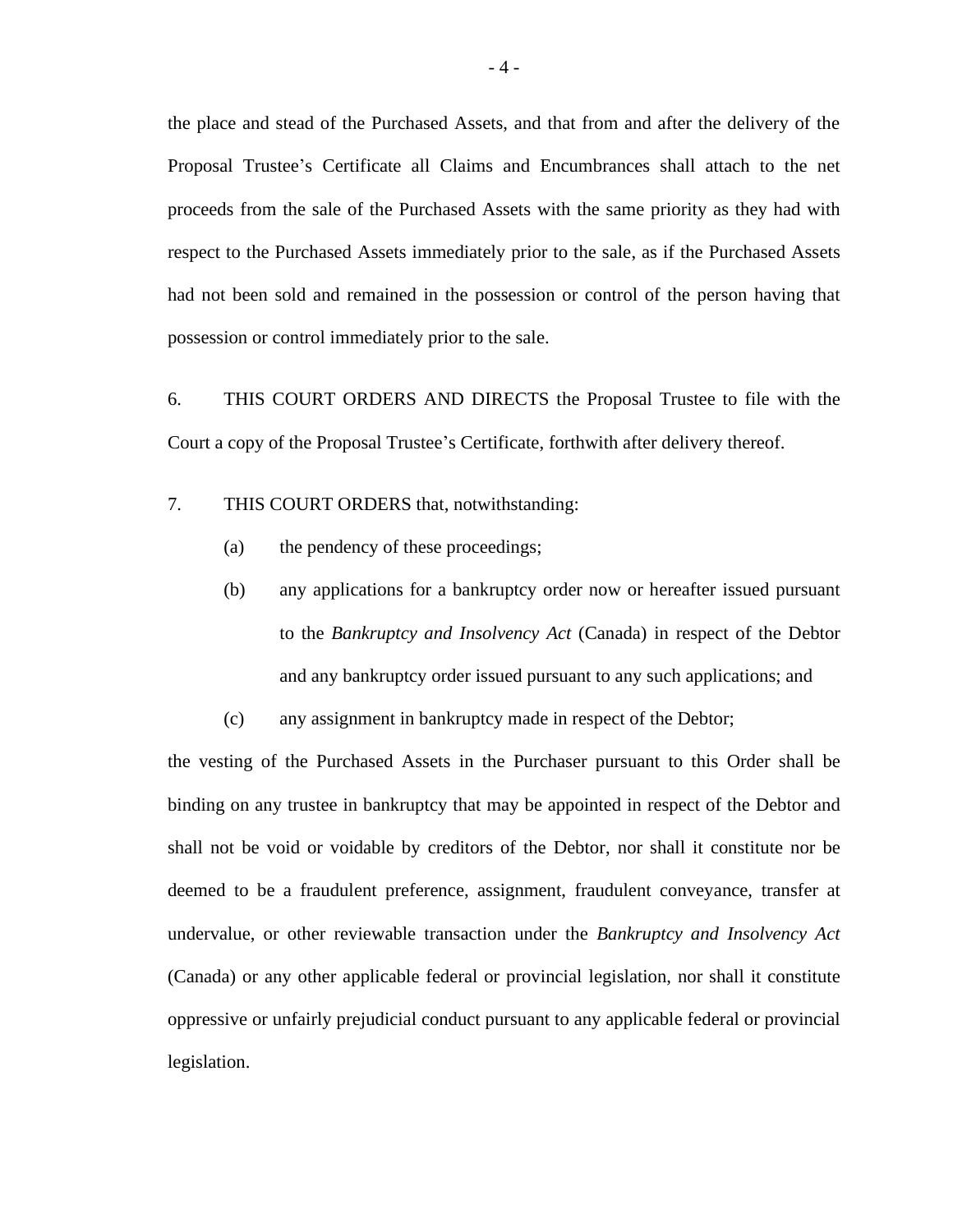#### **III. SEALING**

8. THIS COURT ORDERS that confidential appendix "1" to the Fifth Report is sealed from the public record until the filing of the Proposal Trustee's Certificate or further court order.

#### **IV. MISCELLANEOUS**

9. THIS COURT HEREBY REQUESTS the aid and recognition of any court, tribunal, regulatory or administrative body having jurisdiction in Canada or in the United States to give effect to this Order and to assist the Proposal Trustee and its agents in carrying out the terms of this Order. All courts, tribunals, regulatory and administrative bodies are hereby respectfully requested to make such orders and to provide such assistance to the Proposal Trustee, as an officer of this Court, as may be necessary or desirable to give effect to this Order or to assist the Proposal Trustee and its agents in carrying out the terms of this Order.

10. THIS COURT ORDERS that this order is effective from today's date at 12:01 am and is not required to be issued or entered.

Convatt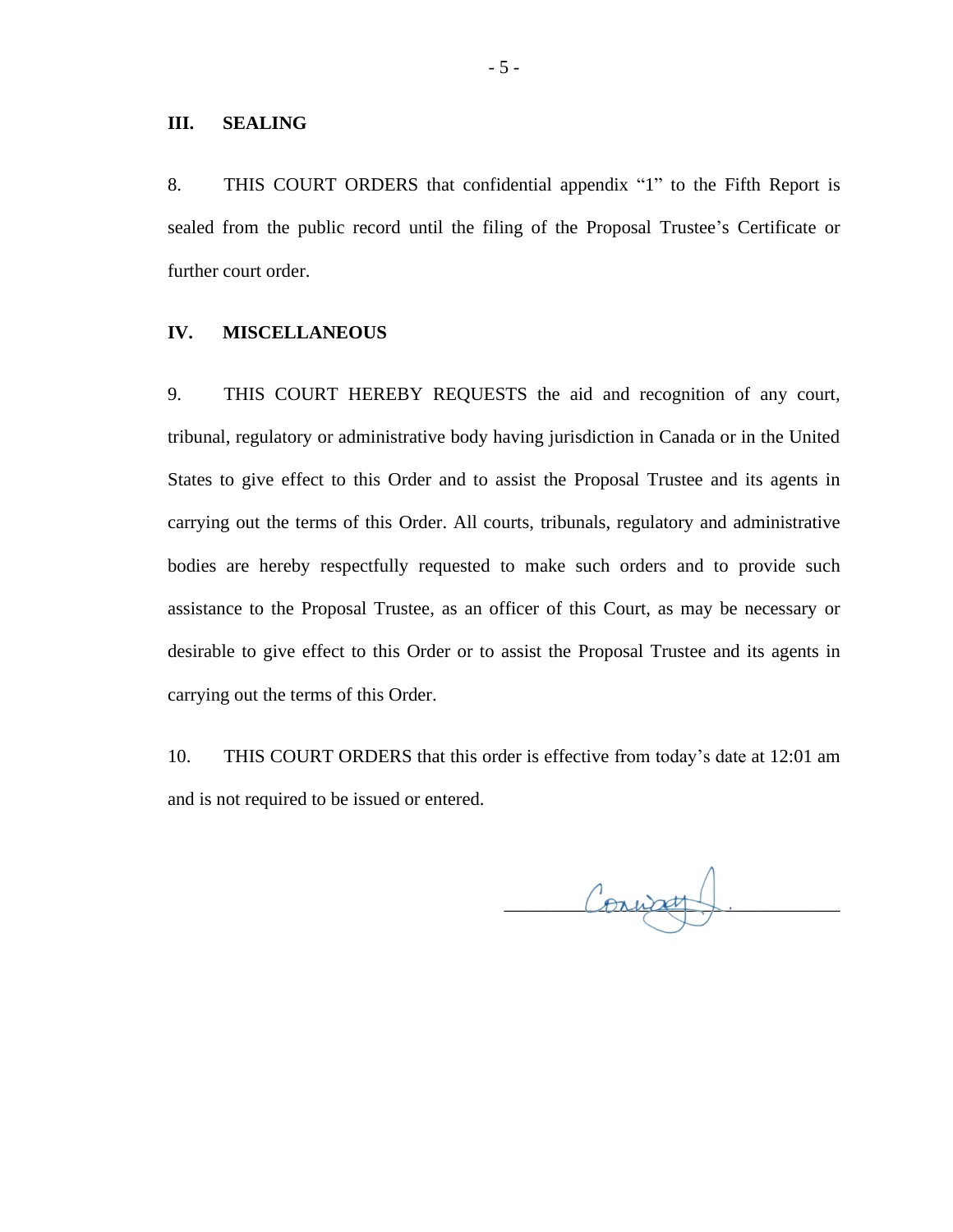Court File No. 31-2675583

## *ONTARIO* **SUPERIOR COURT OF JUSTICE (COMMERCIAL LIST)**

**IN THE MATTER OF THE PROPOSAL TO CREDITORS OF CONFORTI HOLDINGS LIMITED, A CORPORATION INCORPORATED UINDER THE ONTARIO** *BUSINESS CORPORATIONS ACT***, R.S.O. 1990, C. B.16**

#### **PROPOSAL TRUSTEE'S CERTIFICATE**

#### **RECITALS**

A. Crowe Soberman Inc. acts as proposal trustee (in such capacity, the "**Proposal Trustee**") to the proposal to creditors of Conforti Holdings Limited (the "**Debtor**") under the *Bankruptcy and Insolvency Act*.

B. Pursuant to an Order of the Ontario Superior Court of Justice (Commercial List) (the "**Court**") dated August 23, 2021, the Court approved the sale transaction (the "**Transaction**") contemplated by an agreement of purchase and sale (the "**Sale Agreement**") between the Debtor and Cicaplus Ltd. (the "**Purchaser**") dated May 5, 2021, as amended by amending agreement dated July 15, 2021, and provided for the vesting in the Purchaser of the Debtor's right, title and interest in and to the purchased assets described as such in the Sale Agreement (the "**Purchased Assets**"), which vesting is to be effective with respect to the Purchased Assets upon the delivery by the Proposal Trustee to the Purchaser of a certificate confirming (i) the payment by the Purchaser of the Purchase Price for the Purchased Assets; (ii)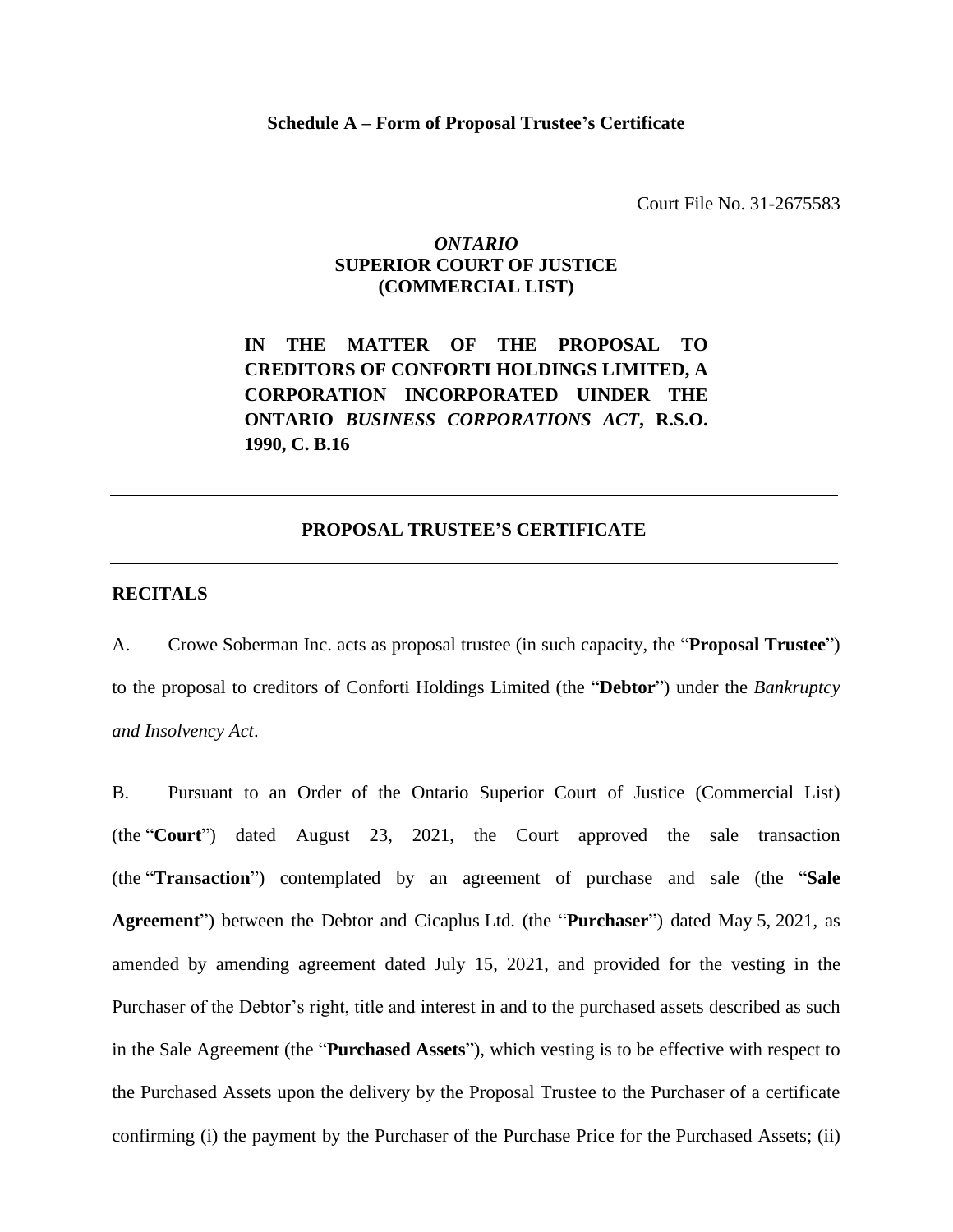that the conditions to Closing as set out in the Sale Agreement have been satisfied or waived by Debtor, the Proposal Trustee and/or the Purchaser, as applicable; and (iii) the Transaction has been completed to the satisfaction of the Proposal Trustee.

C. Unless otherwise indicated herein, terms with initial capitals have the meanings set out in the Sale Agreement.

THE PROPOSAL TRUSTEE CERTIFIES the following:

1. The Purchaser has paid and the Proposal Trustee has received the Purchase Price for the Purchased Assets payable on the Closing Date pursuant to the Sale Agreement;

2. The conditions to Closing as set out in the Sale Agreement have been satisfied or waived by the Debtor, the Proposal Trustee and/or the Purchaser, as applicable; and

3. The Transaction has been completed to the satisfaction of the Proposal Trustee.

4. This Certificate was delivered by the Proposal Trustee at \_\_\_\_\_\_\_\_\_on \_\_\_\_\_\_\_\_

**CROWE SOBERMAN INC., solely in its capacity as proposal trustee to proposal to creditors of Conforti Holdings Limited**

Per:

Name:

Title: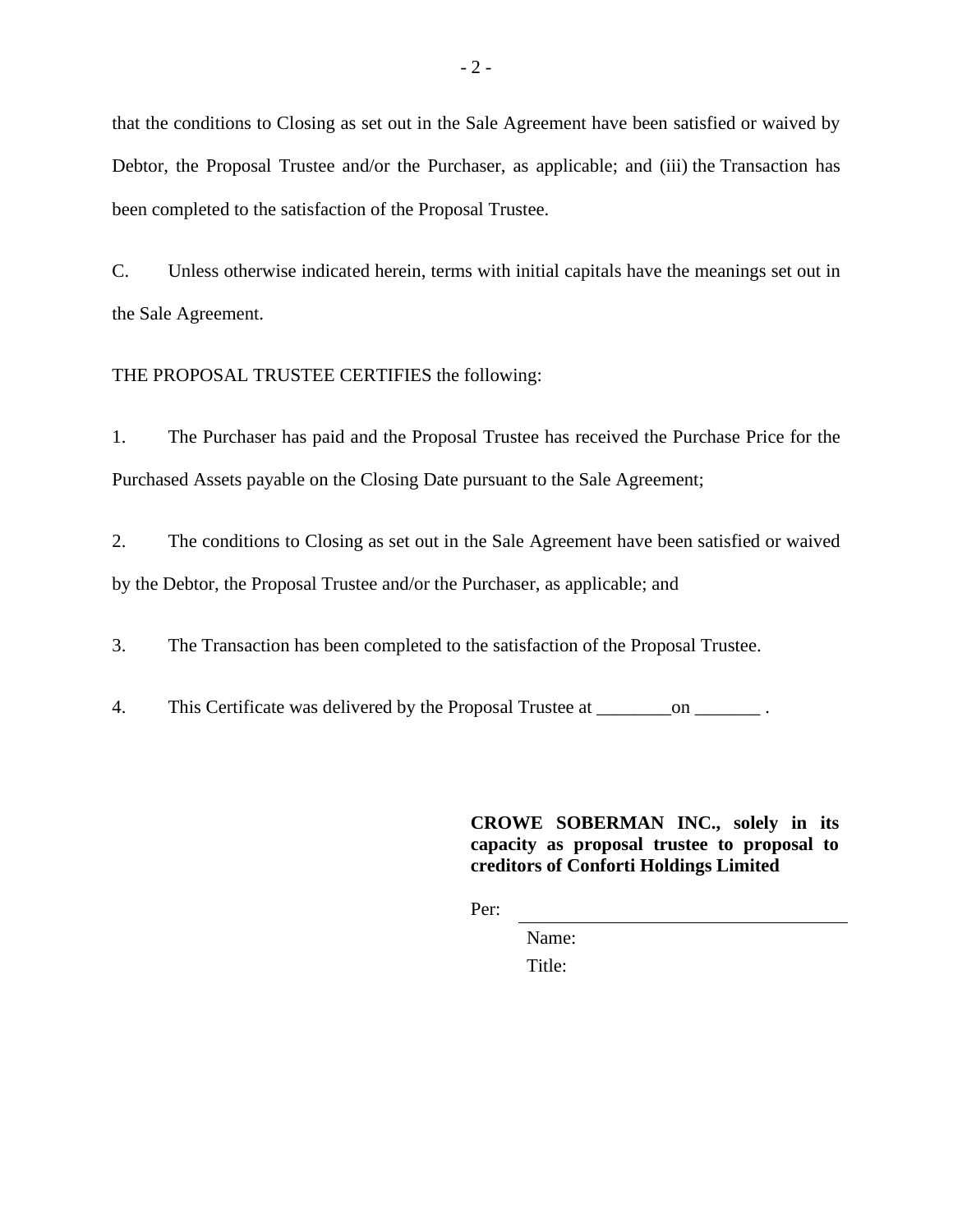# **Schedule B – Purchased Assets (description of the Real Property)**

- PIN: 29623-0002 (LT) (Land Registry Office No. 65)
- Description: UNIT 2, LEVEL 1, YORK REGION STANDARD CONDOMINIUM PLAN NO. 1092 AND ITS APPURTENANT INTEREST. THE DESCRIPTION OF THE CONDOMINIUM PROPERTY IS : PT BLK 17 PL M1915, PTS 1 & 2 65R29659, MARKHAM; S/T & T/W AS SET OUT IN SCHEDULE 'A' OF DECLARATION YR1022011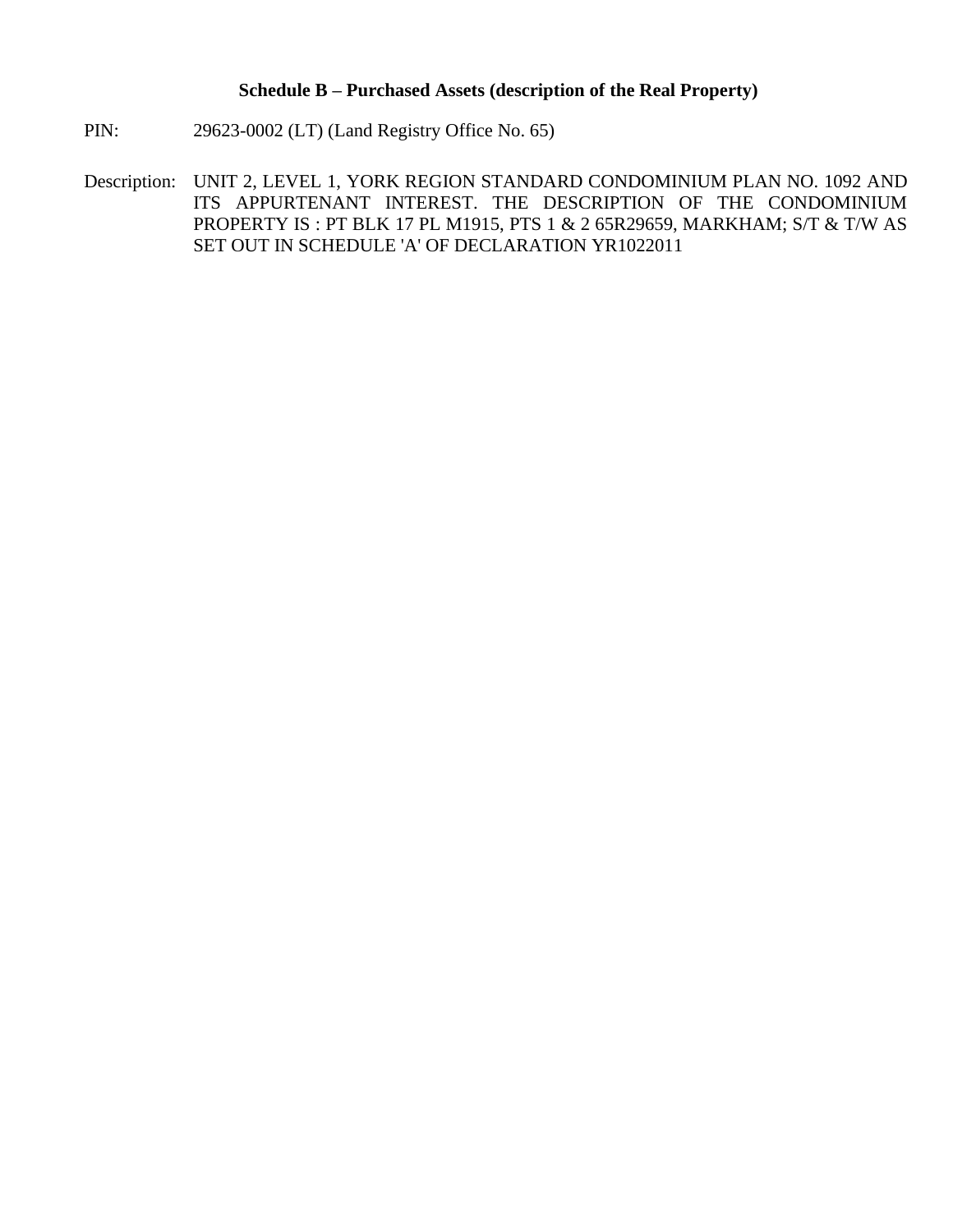# **Schedule C – Specific claims to be deleted and expunged from title to Real Property (non-limitative)**

| Reg. Num.            | Date | Instrument<br><b>Type</b> | <b>Parties From</b>                 | <b>Parties To</b>                     |
|----------------------|------|---------------------------|-------------------------------------|---------------------------------------|
| YR2371395 2015/10/14 |      | <b>CHARGE</b>             | <b>CONFORTI HOLDINGS</b><br>LIMITED | <b>ROYAL BANK OF</b><br><b>CANADA</b> |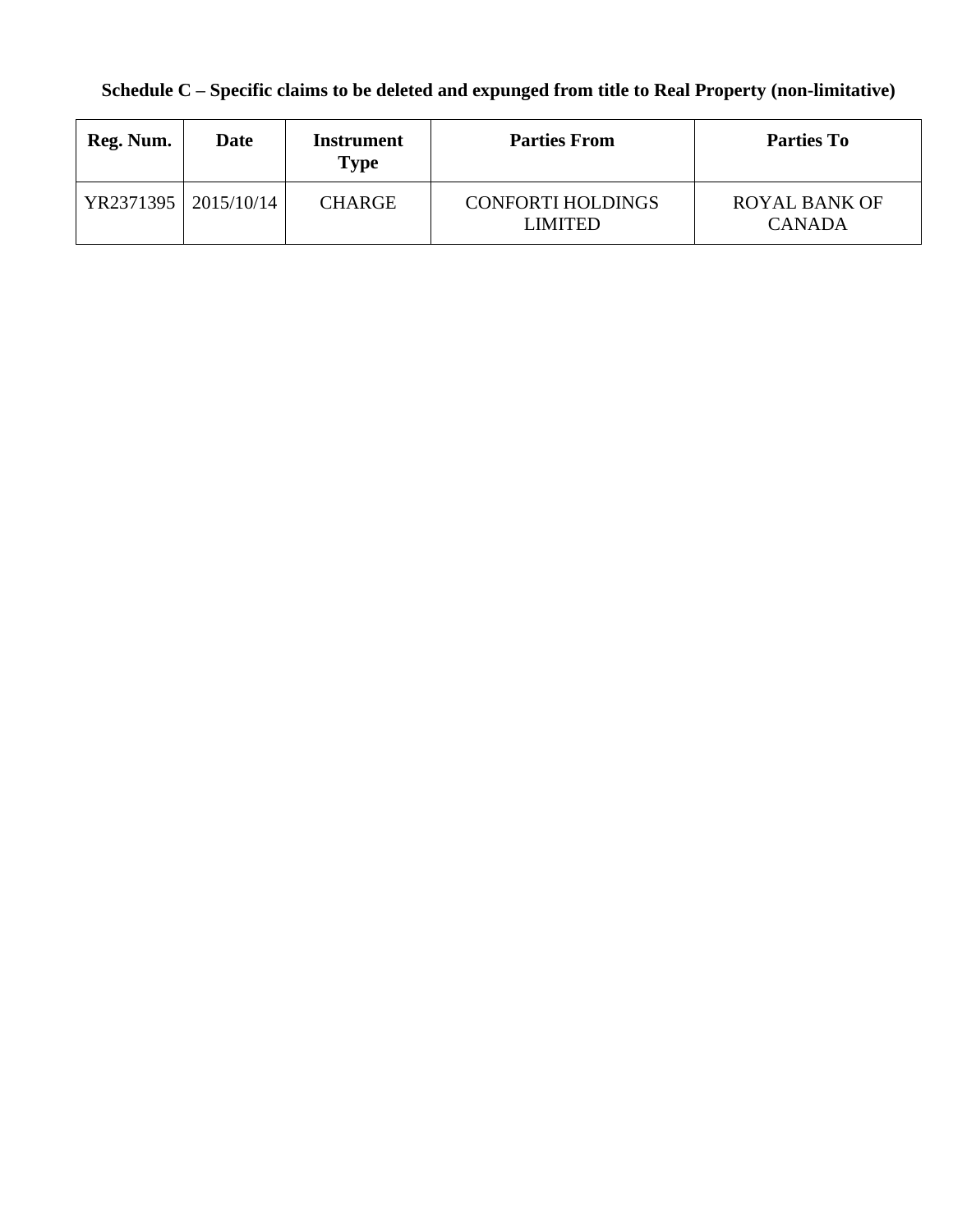# **Schedule D – Permitted Encumbrances, Easements and Restrictive Covenants related to the Real Property**

# **(unaffected by the Vesting Order)**

| Reg. Num.       | <b>Date</b> | <b>Instrument Type</b>              | <b>Parties From</b>                                                       | <b>Parties To</b>                                   |
|-----------------|-------------|-------------------------------------|---------------------------------------------------------------------------|-----------------------------------------------------|
| LA803357        | 1979/10/02  | <b>NO SUB</b><br><b>AGREEMENT</b>   |                                                                           | THE CORPORATION OF<br>THE TOWN OF<br><b>MARKHAM</b> |
| YR157161        | 2002/06/12  | <b>NOTICE</b>                       | THE CORPORATION OF THE<br>TOWN OF MARKHAM                                 | TALISKER (100 GOUGH)<br>GP INC.                     |
| YR159402        | 2002/06/17  | <b>APL ANNEX REST</b><br><b>COV</b> | TALISKER (100 GOUGH) GP<br>INC.                                           |                                                     |
| YR780308        | 2006/02/22  | <b>NOTICE</b>                       | THE CORPORATION OF THE<br><b>TOWN OF MARKHAM</b>                          | 2067043 ONTARIO INC.                                |
| YR987438        | 2007/05/18  | <b>TRANSFER</b><br><b>EASEMENT</b>  | 2067043 ONTARIO INC.                                                      | THE CORPORATION OF<br>THE TOWN OF<br><b>MARKHAM</b> |
| <b>YRCP1092</b> | 2007/07/23  | <b>PLAN</b><br><b>CONDOMINIUM</b>   |                                                                           |                                                     |
| YR1022011       | 2007/07/23  | <b>DECLARATION</b><br><b>CONDO</b>  | 2067043 ONTARIO INC.                                                      |                                                     |
| YR1031658       | 2007/08/07  | <b>CONDO</b><br>BYLAW/98            | YORK REGION STANDARD<br><b>CONDOMINIUM</b><br><b>CORPORATION NO. 1092</b> |                                                     |